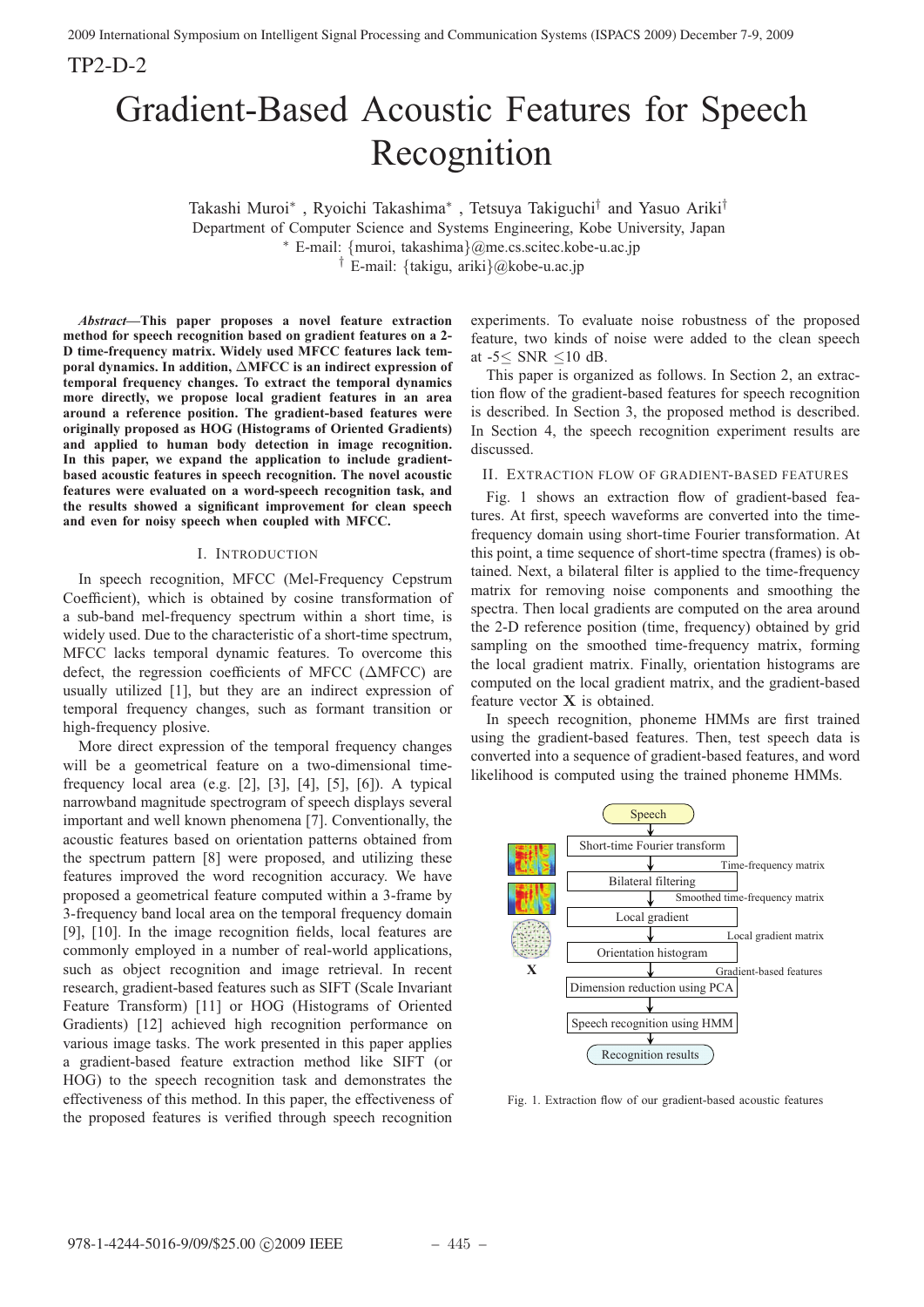# III. GRADIENT-BASED FEATURES

## *A. Bilateral filtering*

The spectrogram of the speech signal is composed of melfrequency filter-bank outputs after short-time Fourier transform. In order to remove noise components contained in the spectrogram and to enhance the global changes (such as formant transition), a bilateral filter [13] was applied, which smoothed the spectrograms while preserving edges by means of a non-linear combination of the nearby values of the power spectrum.

Fig. 2 shows the mel-frequency filter-bank outputs and the filtered time-frequency matrix of the speech spoken by a Japanese male speaker under clean conditions.



Fig. 2. Bilateral filter

#### *B. Local feature descriptor*

The local feature descriptor is obtained at the reference position as the orientation histogram of the local gradient features computed on the smoothed time-frequency matrix.

*1) Local gradient features:* We compute local gradient features on the smoothed time-frequency matrix after bilateral filtering. Fig. 3 illustrates the local feature gradients. The gradient magnitudes and orientations are extracted around the reference position, using the power spectrum of the bilateral



Fig. 3. Local gradient features in the time-frequency domain

filtered mel-scale time-frequency matrix. At each position  $(t, f)$ , the gradient magnitude  $m(t, f)$  and orientation  $\theta(t, f)$ are computed as follows:

$$
m(t,f) = \sqrt{d_t(t,f)^2 + d_f(t,f)^2}
$$
 (1)

$$
\theta(t,f) = \tan^{-1} \frac{d_f(t,f)}{d_t(t,f)} \tag{2}
$$

$$
\begin{cases} d_t(t,f) = r(t+1,f) - r(t-1,f) \\ d_f(t,f) = r(t,f+1) - r(t,f-1) \end{cases}
$$
 (3)

where  $r(t, f)$  is the power spectrum at the position  $(t, f)$  on the smoothed time-frequency matrix composed of time  $t$  and frequency f. The gradient magnitudes are weighted by a twodimensional Gaussian circular window. (An 8×8 window was used in this paper.) The purpose of this Gaussian window is to put less emphasis on gradients that are far from the center.

*2) Orientation histogram:* The orientation histogram was calculated from local gradient features in a  $4\times4$  area, where we divided an  $8\times 8$  area into four separate areas as shown in Fig. 4. Each orientation histogram was calculated from the gradient magnitude  $m(t, f)$  and orientation  $\theta(t, f)$  as follows:

$$
h_l(\theta') = \sum_{x} \sum_{y} m(x, y) \delta[\theta', \theta(x, y)] \tag{4}
$$

$$
\theta' = \{0^{\circ}, 45^{\circ}, 90^{\circ}, 135^{\circ}, 180^{\circ}, 225^{\circ}, 270^{\circ}, 315^{\circ}\}\tag{5}
$$

where  $(x, y)$  is a grid point in each  $(4 \times 4)$  area, and  $l = 1, 2, 3$ , 4 is the index of each area. In this paper, we quantize  $\theta(t, f)$ to the 8 discrete orientation levels  $\theta'$  as shown in Equation (5). The  $\delta$  function in Equation (4) is the Kronecker delta, and it returns 1 if the quantized  $\theta(x, y)$  is equal to  $\theta'$ .

The local feature descriptor was formed as a vector containing the four orientation histograms. In the experiments, the local feature descriptor was composed of 8 orientations  $\times$ 4 areas = 32 elements at each reference position.

Finally, the gradient-based feature vector **X** was obtained by packing the local feature descriptors at each frame as shown in Fig. 5. In our experiments, we calculated 64 melfrequency bands, and eight reference positions were set at each frame by grid sampling (without overlap areas). Therefore, the number of dimensions of the vector  $X$  is 256 (32 elements  $\times$  8 descriptors). Because this is so high, the HMMs used in the speech recognition may be estimated inaccurately and unstably. To solve this problem, PCA (Principal Component Analysis) was used to reduce the dimension effectively.

## IV. WORD-RECOGNITION EXPERIMENTS

#### *A. Experimental setup*

In order to confirm the efficiency of the proposed method, the speech data were extracted from the A-set of the ATR Japanese database, and the noise data were extracted from the CENSREC-1-C database [14]. The total number of speakers was ten (5 males and 5 females). The training data were composed of 2,620 utterances per speaker, and 1,000 clean or noise-added utterances were used for testing each speaker. The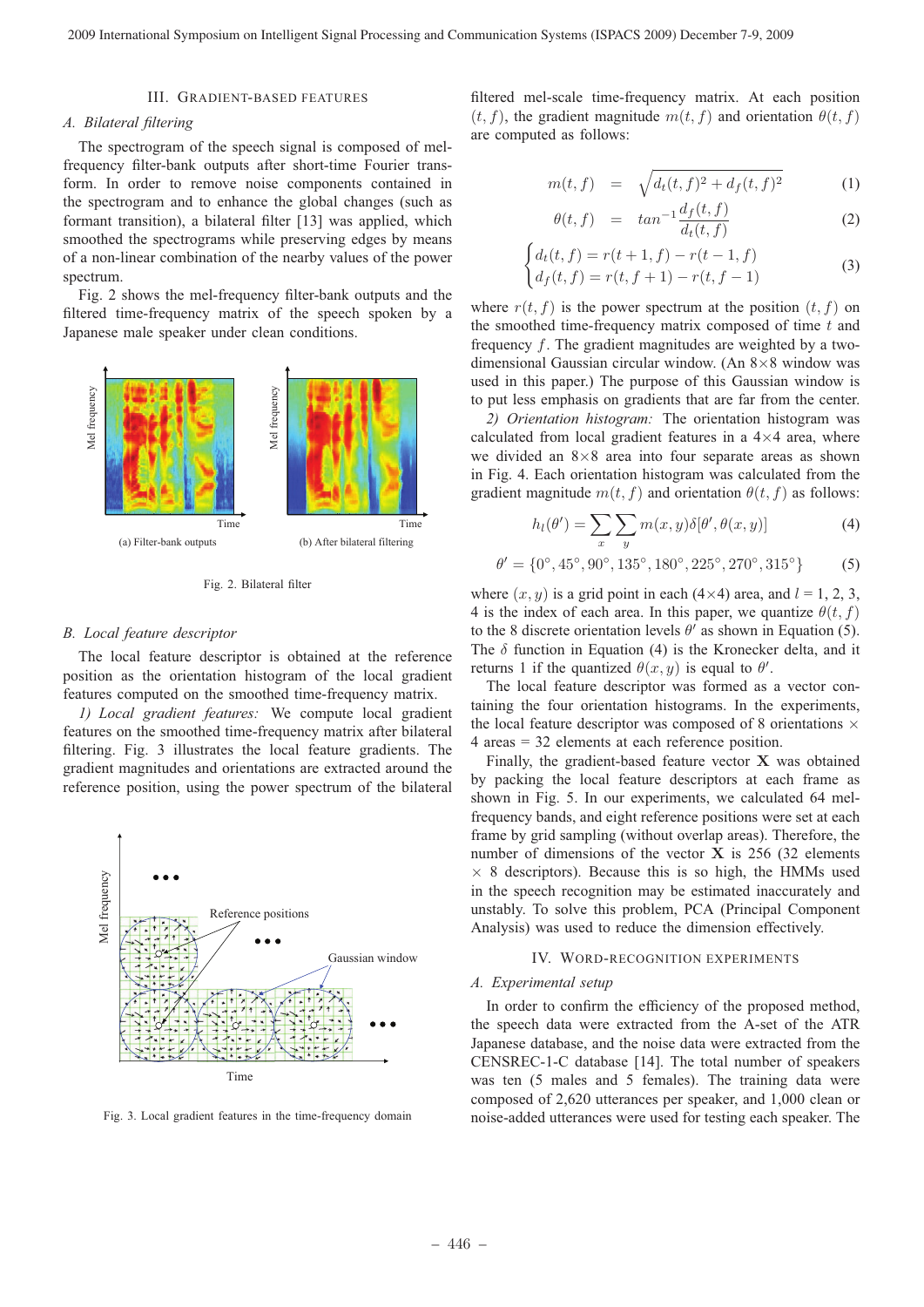

Local feature descriptor

Fig. 4. Orientation histogram





Fig. 5. Gradient-based feature vector obtained by packing the local feature descriptors at a frame

speech waveforms were transformed into the time-frequency matrix using short-time Fourier transformation with 25-ms frame width and 10-ms frame shift. Next, a 64-channel melfrequency filter-bank analysis was performed on the above components. To evaluate our method with real noise data, two kinds of noise data (restaurant and street) were used from the CENSREC-1-C database [14], which were recorded in - 5≤ SNR ≤10 dB environments. Word recognition rates were computed by averaging the results from the ten speakers.

## *B. Experimental results*

The gradient-based feature vector **X** obtained in this paper equals the 256-dimensional vector (32 elements  $\times$  8 descriptors). It is a large-dimension vector, so PCA (Principal Component Analysis) is used to reduce the dimension effectively. Fig. 6 shows the word recognition results as a function of the number of feature dimensions using PCA, where the speakerdependent HMMs and the HMM trained using ten speakers were used. The highest recognition rate for both HMMs was obtained when there were 50 dimensions of the gradient-based features vector **X**. So, the following experiments used the 50-

Fig. 6. Results of word recognition as a function of the number of feature dimensions after PCA

dimension gradient-based features and were carried out using the HMM trained using ten speakers.

The results of word recognition using the gradient-based features, compared with the recognition results using MFCC are shown in Fig. 7. The recognition rates using the gradientbased features improved to 90.8%, 72.4%, and 67.6% for clean, restaurant, and street environments, respectively, due to accumulation of the direct expression of temporal features.

Since the gradient-based features showed a high speech recognition rate using a single feature for each kind of noise, we examined combinations with MFCC and  $\Delta$  MFCC. The feature combination is based on a stream weighting method that concatenated each feature vector by equally weighting the respective feature. As shown in Fig. 8, compared with the results of MFCC and ΔMFCC only, the gradient-based features (HOG) improved the recognition rates by 3.8% for both types of noise after the HOG features were combined with MFCC and  $\Delta$  MFCC. This indicates that the gradient-based features contain information that can improve the recognition rate obtained by MFCC and ΔMFCC combination.